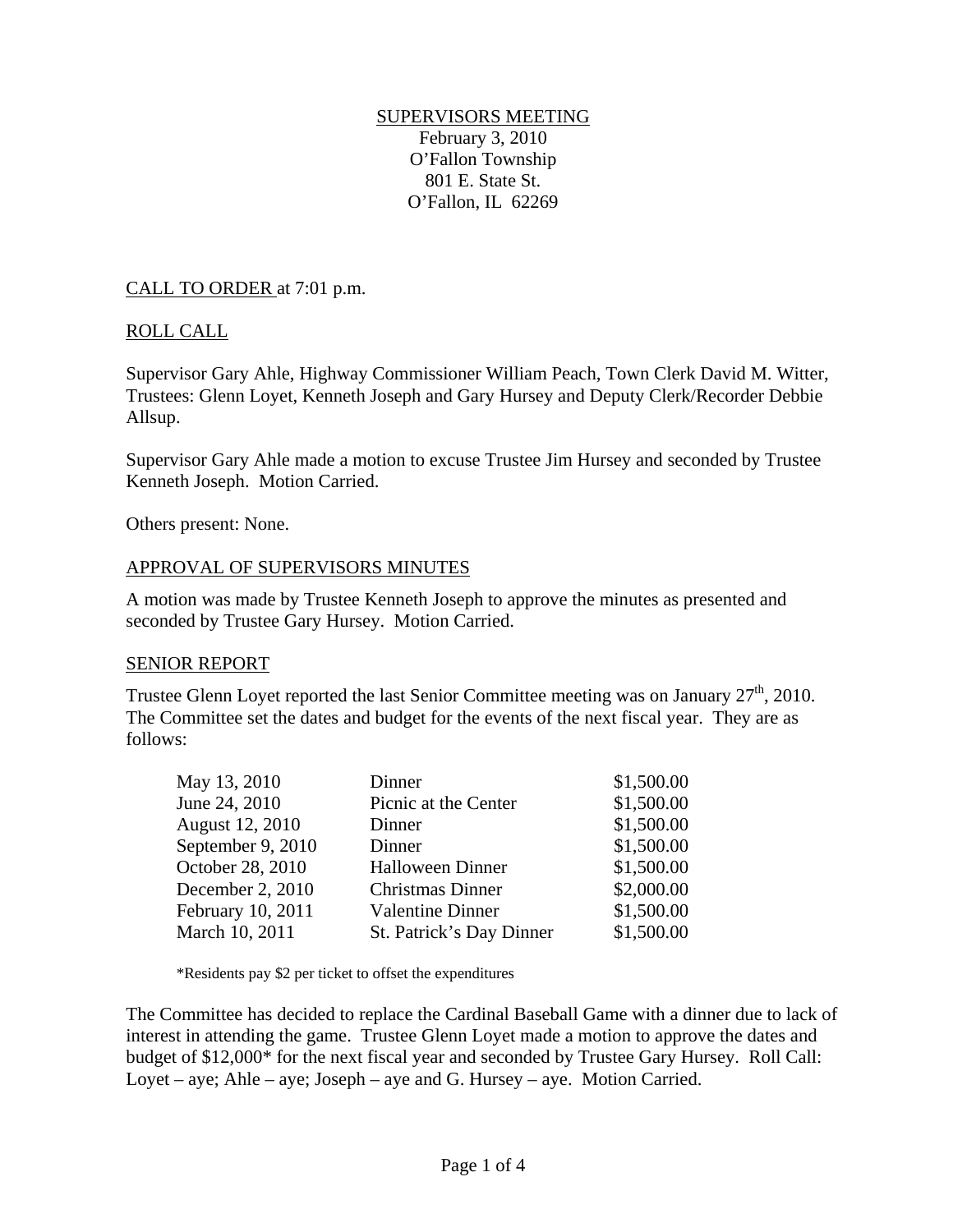The next Senior Committee event will be a dinner on February  $18<sup>th</sup>$ , 2010 and their next meeting will be on February  $24<sup>th</sup>$ , 2010.

# YOUTH REPORT

Trustee Kenneth Joseph stated the last Youth Committee meeting was on January  $25<sup>th</sup>$ , 2010 and was very well attended by the members. The Committee has set the following tentative schedule of events:

| YMCA                   | March 7, 2010     |
|------------------------|-------------------|
| <b>Fishing Derby</b>   | June 5, 2010      |
| <b>Swim Party</b>      | July 11, 2010     |
| <b>Cardinal Game</b>   | October 2010      |
| <b>Halloween Party</b> | October 25, 2010  |
| Caroling               | December 20, 2010 |

The t-shirts designed by the Youth Committee have been distributed to the members of the committee.

## AFTER PROM REPORT

In the absence of Trustee Jim Hursey, Trustee Gary Hursey reported he had met with Jim and things are coming along. The Bowling Alley has increased their charge for the use of their facility an additional \$100 to make it \$1,600. This is the first increase in several years. He hopes the other municipalities that attend the O'Fallon Township High School will increase their contributions to help fund the event.

## PLANNING REPORT

No report.

## TRUSTEES REPORT

Trustee Glenn Loyet stated he had attended a meeting in Bloomington for the Trustees Division. The Division will be participating in the eight (8) district meetings throughout the state instead of holding its own educational Seminar. Our District (2) will hold the meeting on Saturday, August 7, 2010 in Fairview Heights and District (1) will hold the meeting on Thursday, May 13, 2010 in Mt. Vernon. Anyone wishing to attend should let the office staff know so reservations can be made.

## TOWN CLERK REPORT

Town Clerk Dave Witter reported he has been looking at other Township web sites for ideas. Deputy Clerk Debbie Allsup has started on the FOIA training.

#### SUPERVISORS REPORT

Supervisor Gary Ahle stated he had received a Thank You from the Needy Family Committee for the donation to help with the food baskets.

Ahle thanked the Highway Commissioner and his crew for their help in delivering the election supplies on January  $27^{th} - 29^{th}$  and on February 1<sup>st</sup> and 3<sup>rd</sup>.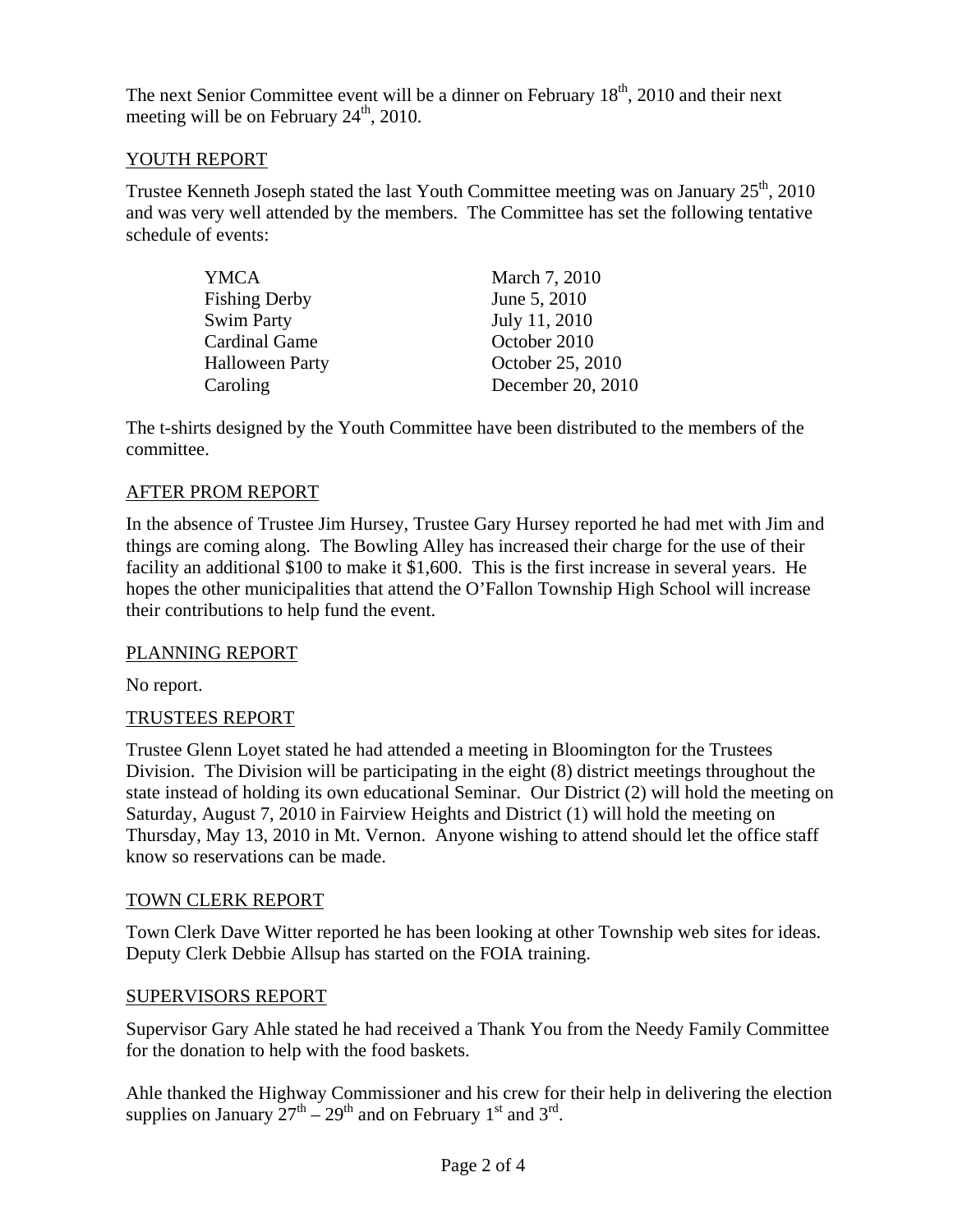AARP sent the Township a Certificate for our support in their Driver Safety Program.

### UNFINISHED BUSINESS

None.

### NEW BUSINESS

St. Clair County Township Officials Association will hold a meeting on Thursday, February 18, 2010 at 7:00 p.m. at the Caseyville Township Building. The Association dues are also due. Supervisor Gary Ahle made a motion to approve \$100 to the Association for the dues and seconded by Trustee Glenn Loyet. Roll Call: Loyet – aye; Ahle – aye; Joseph – aye and G. Hursey – aye. Motion Carried.

Supervisor Ahle stated the current computer system used in the office will need to be replaced before costly problems occur. Ahle presented the Board with specs for a replacement system. Trustee Gary Hursey stated he would look into getting prices and will report back at the next meeting.

Supervisor Ahle stated the office is in need of a new shredder. Due to the volume it would be best to purchase a business quality shredder which would cost approximately \$1,500 to \$2,000. Trustee Glenn Loyet made a motion to approve the purchase of a shredder not to exceed \$2,000 and seconded by Trustee Gary Hursey. Roll Call: Loyet – aye; Ahle – aye; Joseph – aye and G. Hursey – aye. Motion Carried.

Due to changes in the Freedom Of Information Act (FOIA) and the Open Meeting Act (OMA) effective January 1, 2010 the Township needs to appoint FOIA/OMA officers. Supervisor Gary Ahle made a motion to appoint Town Clerk Dave Witter and Deputy Town Clerk Debbie Allsup as the FOIA/OMA Officers and seconded by Trustee Kenneth Joseph. Roll Call: Loyet – aye; Ahle – aye; Joseph – aye and G. Hursey – aye. Motion Carried.

The US Census Bureau is requesting the use of our building to help residents fill out the Census 2010 forms. This will be 15 hours a week during regular business hours. Supervisor Gary Ahle made a motion to approve the use of the building for the Census and to waive all fees and seconded by Trustee Glenn Loyet. Roll Call: Loyet – aye; Ahle – aye; Joseph – aye and G. Hursey – aye. Motion Carried.

#### APPROVAL OF SUPERVISORS BILLS

| Town Fund                 | \$15,492.60 |
|---------------------------|-------------|
| <b>General Assistance</b> | 2,000.97    |

Trustee Glenn Loyet made a motion to authorize the bills of the Supervisor and seconded by Trustee Kenneth Joseph. Roll Call: Loyet – aye; Ahle – aye; Joseph – aye and G. Hursey – aye. Motion Carried.

## PUBLIC INPUT

None.